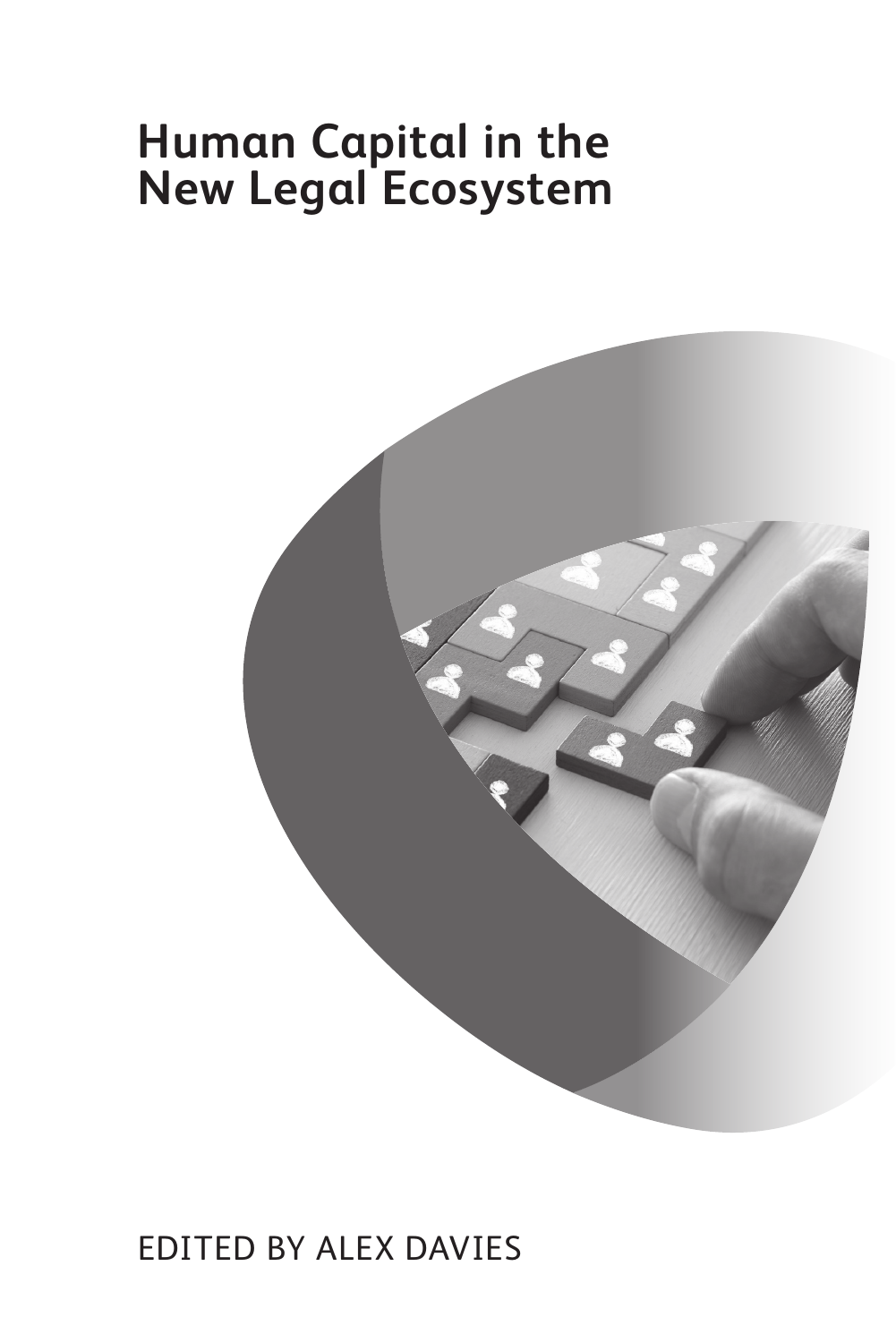#### **Commissioning editor**

Alex Davies

Published by ARK Group:

UK, Europe and Asia office 5th Floor 10 Whitechapel High Street London, E1 8QS United Kingdom Tel: +44(0) 207 566 5792 publishing@ark-group.com

North America office 4408 N. Rockwood Drive, Suite 150 Peoria IL 61614 United States Tel: +1 (309) 495 2853 publishingna@ark-group.com

www.ark-group.com

Printed by Canon (UK) Ltd, Cockshot Hill, Reigate, RH2 8BF, United Kingdom

ISBN: 978-1-78358-400-0

A catalogue record for this book is available from the British Library

© 2020 ARK Group

All rights reserved. No part of this publication may be reproduced or transmitted in any form or by any means, except in accordance with the provisions of the Copyright, Designs and Patents Act 1988 or under terms of a licence issued by the Copyright Licencing Agency in respect of photocopying and/or reprographic reproduction. Application for permission for other use of copyright material, including permission to reproduce extracts in other published works, should be made in writing to the publishers. Full acknowledgement of author, publisher, and source must be given.

#### DISCLAIMER

This publication is intended as a general guide only. The information and opinions it contains are not intended to provide legal advice. The publishers bear no responsibility for any errors or omissions contained herein.

ARK Group is a division of Wilmington plc. The company is registered in England & Wales with company number 2931372 GB. Registered office: 5th Floor, 10 Whitechapel High Street, London E1 8QS.

VAT Number: GB 899 3725 51.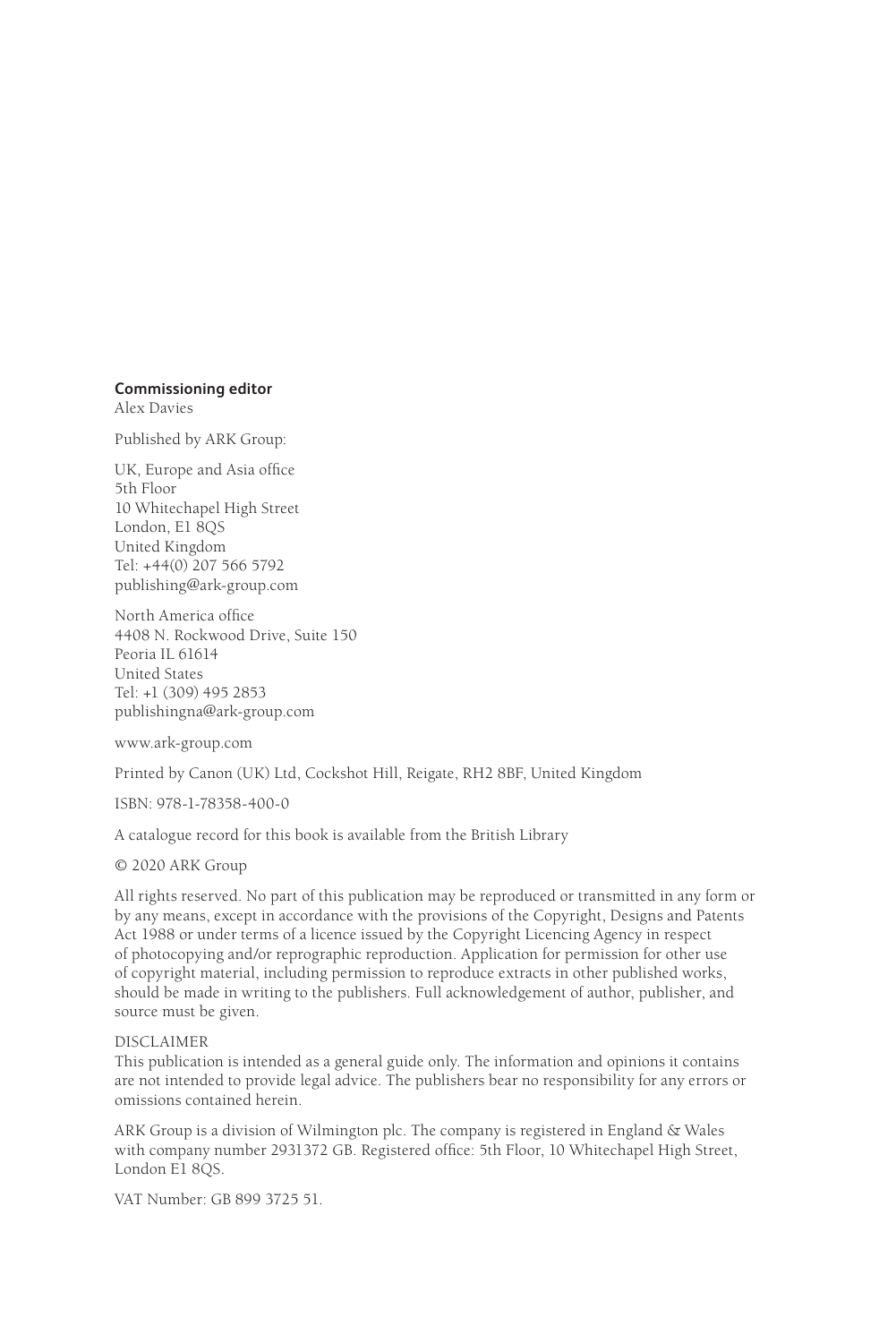## **Contents**

Chapter 1: The secret to profitability and professional satisfaction *By Michael Roster, formerly managing partner of Morrison & Foerster's Los Angeles office*

Chapter 2: How hiring non-legal talent is essential in the new legal ecosystem *By Jon Whittle, Lexis Nexis*

Chapter 3: Professionalizing business talent *By Jennifer Johnson, CEO and founder of Calibrate Legal, and Erin Meszaros, chief business development and client service officer at Eversheds Sutherland*

Chapter 4: Culture as a core and essential component of your firm's future health *By Susan Duncan, Rainmaking Oasis*

Chapter 5: Prioritizing wellbeing in a time of change *By Bree Buchanan, founding co-chair of the National Task Force on Lawyer Well-Being, and Jonathan Beitner, chair of the American Bar Association's Commission on Lawyers' Assistance Programs' Well-Being Committee* 

Chapter 6: Mental health and wellbeing during the pandemic and beyond *By Renee Branson*

Chapter 7: Gen Z in COVID 's cross-hairs – conversations to strengthen generational teams *By Lauren Stiller Rikleen, president, Rikleen Institute for Strategic Leadership*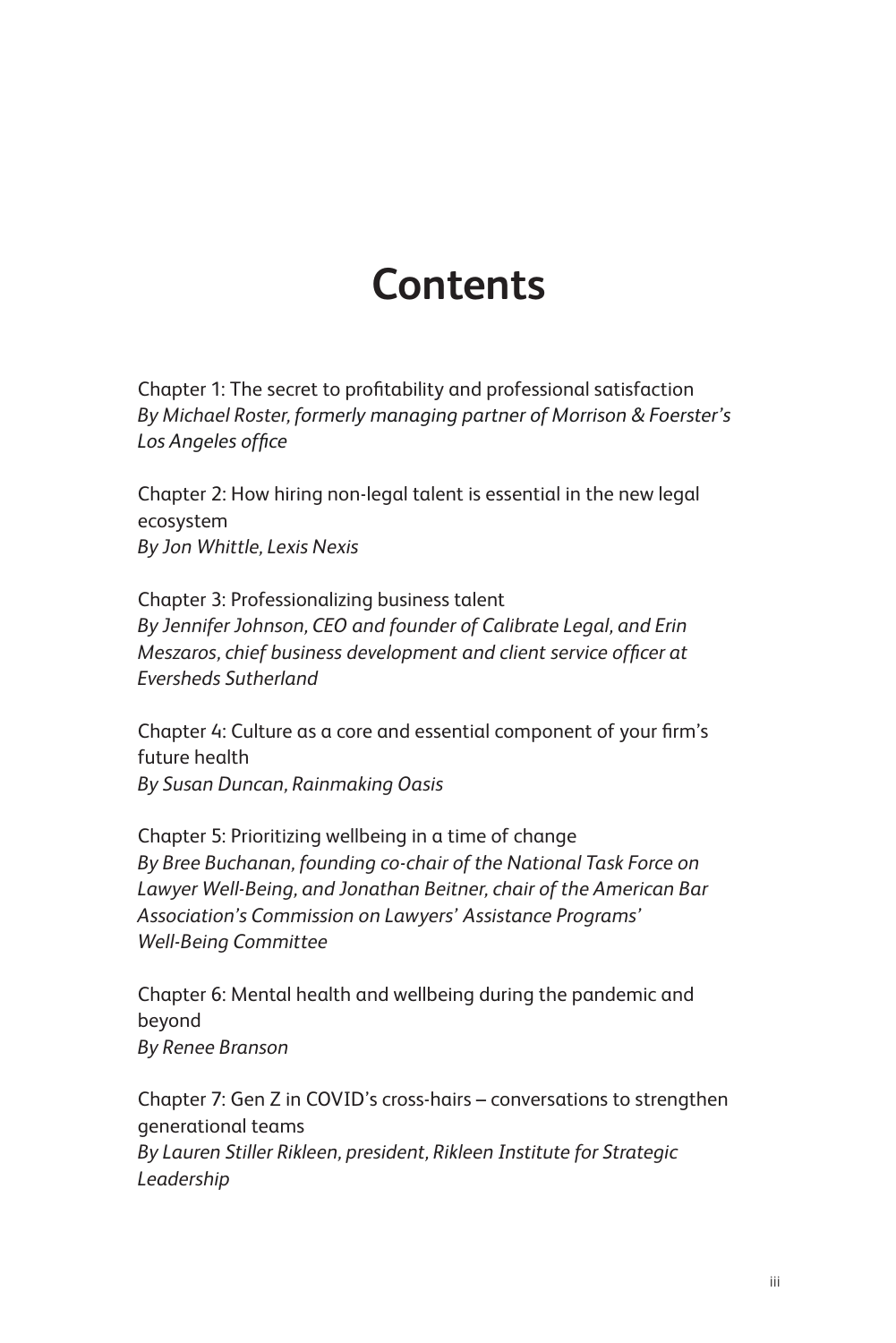Chapter 8: Homeworking – challenges and opportunities *By Clare Harman Clark, Taylor Wessing*

Chapter 9: Conversations in the new normal *By Chris Marston, chief executive, LawNet*

Chapter 10: The logistical and human challenges of the pandemic – a case study *By Chris Boyd, Allison Blixt, and Jullia Carretta, Wilson Sonsini Goodrich & Rosati*

Chapter 11: The changing face of partnership – defining and rewarding the highest and best use *By Tim Corcoran*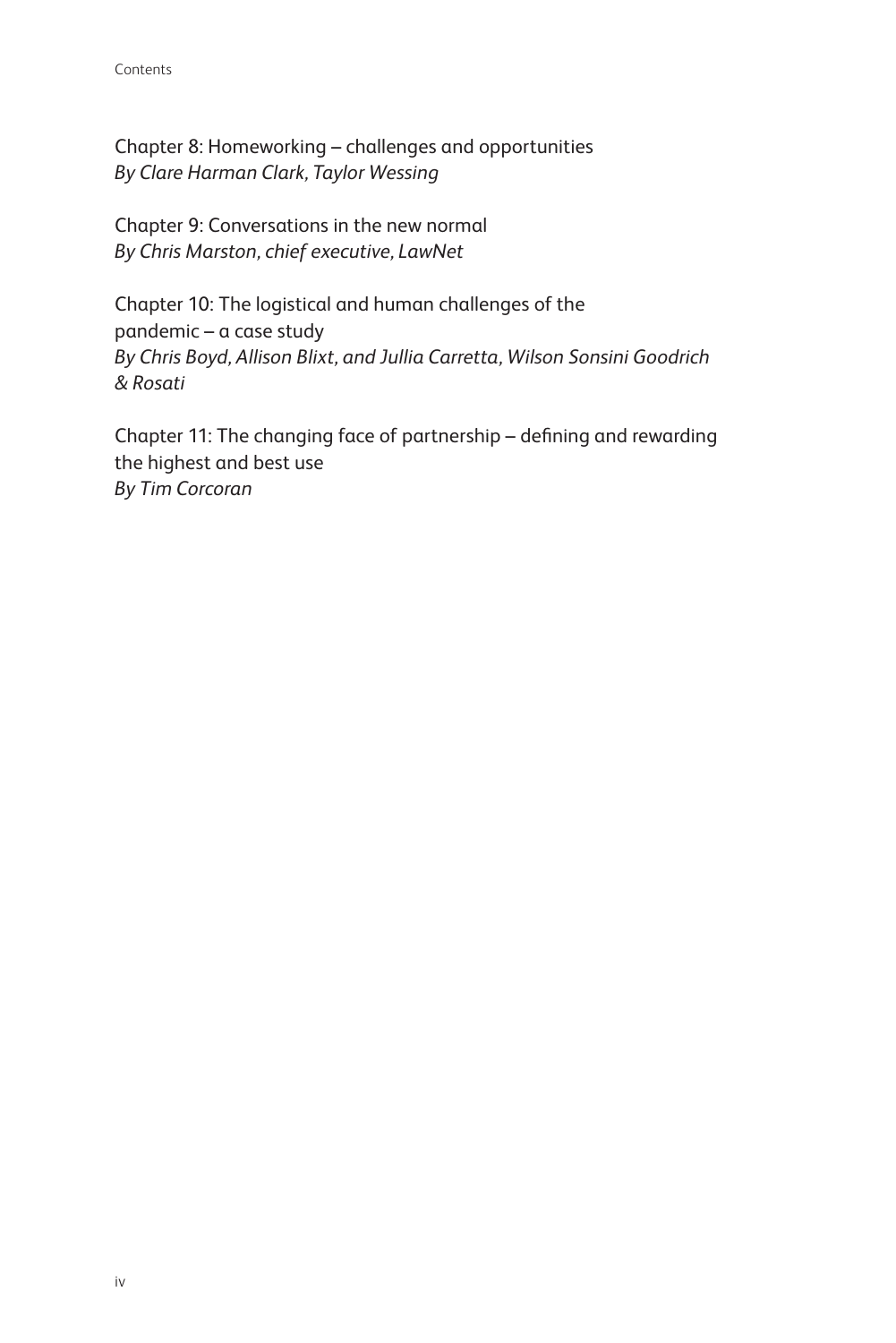### **Executive Summary**

The COVID-19 pandemic has changed working practices across the globe. It has been predicted that as much as 80 percent of the legal workforce will remain transient or permanently working from home after the COVID-19 crisis ends, with only around a fifth as full-time office workers. Although law firms typically weather downturns better than the overall economy, revenues, working practices, and working culture will all change. The expected economic downturn may not directly translate into a decline for professional services, as market difficulties, regulatory responses, stimulus programs, changes in employment, and other stressors provide potential sources of demand – particularly in the legal sector.

What is clear is that personnel issues will come to the fore, and law firm leaders will have to respond proactively, both to mitigate risk and to make the best of a challenging and changing situation. Transitioning from an industry famed for office working to one that is more responsive, flexible and individualistic will provide as many opportunities as it will challenges.

Economic pressures of the past decade have been forcing law firms, in-house law departments, and others to look for ways to improve the quality of legal services while reducing cost. The COVID-19 pandemic has accelerated those efforts. Chapter one, by Michael Roster, formerly managing partner of Morrison & Foerster's Los Angeles office, surveys ways to have junior lawyers functioning at mid- and even senior-associate levels; how to incentivize partners to implement more efficient yet more profitable staffing models; ways to improve client satisfaction and outcomes; and ways to restore high realization rates for law firms. Some might think this all is impossible. In fact, it's very doable, and those firms and companies that hesitate are going to be the losers in a rapidly changing legal market.

Seventy-five percent of lawyers do not think that the law is a service industry. This is the single biggest commercial issue for law firms. Chapter two, by Jon Whittle, challenges law firms to address the structural flaw that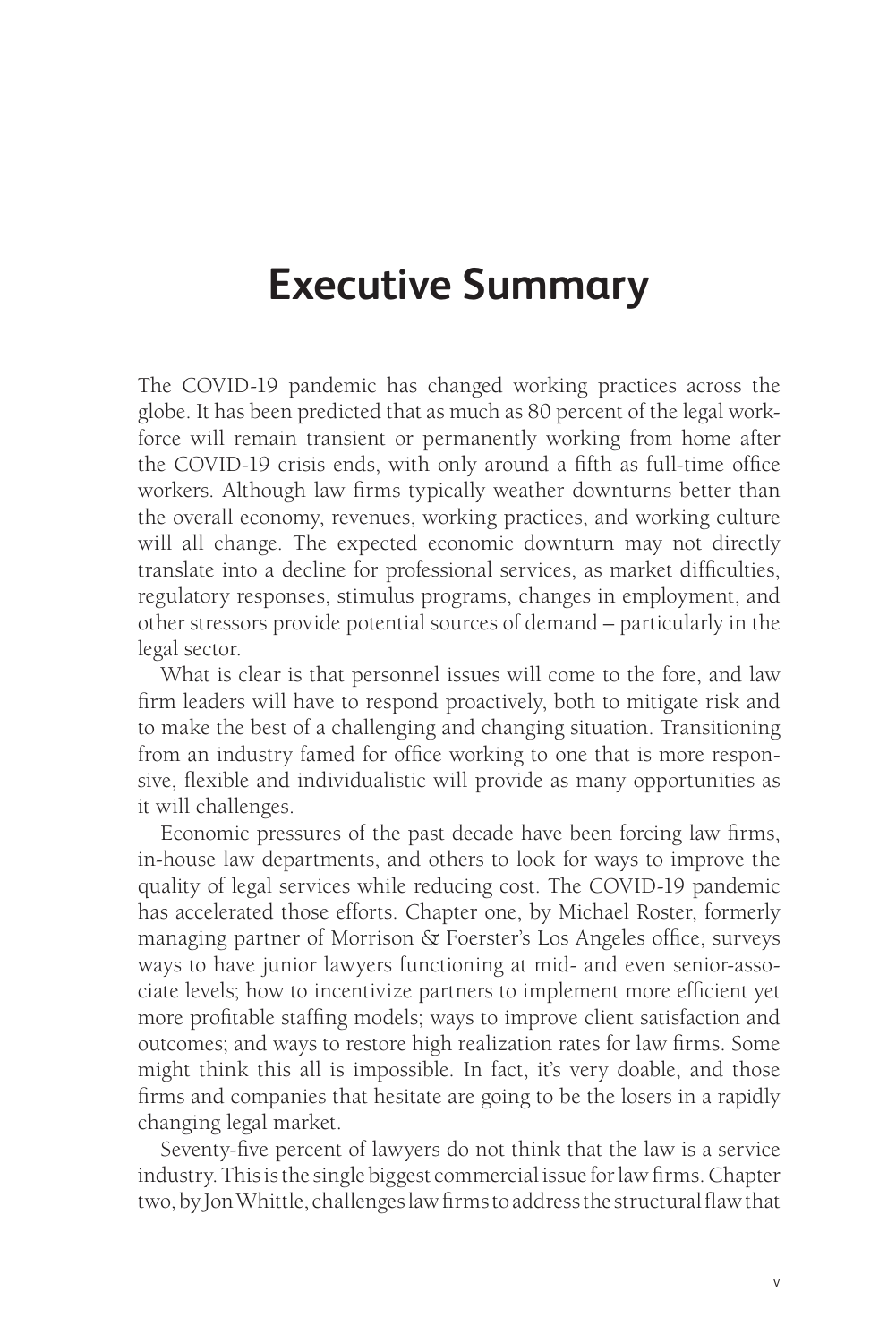will prevent many of them building competitive, commercially successful businesses in the new legal ecosystem. Law firms need to know how to recruit, manage, and advance non-legal skills to help drive their business forward. For generations, law firms have only ever been run by lawyers and in this chapter Jon investigates what skillsets are missing in many firms and, crucially, how law firms can incorporate the non-legal skills they absolutely need to thrive. Equally importantly, he explains how law firms need to address their culture and structure so that disciplines such as sales, marketing, HR, and customer service can shape the commercial direction of the business. No other industry puts their commercial strategy solely in the hands of the people that make the product, and yet, law firms contrive to put 99 percent of the control in the hands of lawyers. Success in the new ecosystem will require this to change.

Chapter three, by Jennifer Johnson, CEO and founder of Calibrate Legal, and Erin Meszaros, chief business development and client service officer at Eversheds Sutherland, discusses the professionalization of business services talent. The world is changing and so is the talent needed for a law firm business services group to really rise to the next level. With the focus on innovation and change, it only seems right that you would build a team of diverse individuals who have in-house legal services experience as well as those with non-legal services experience. This chapter focuses on strategies to support the need for business services professionals from non-legal backgrounds to really maximize a team's efforts, as well as realize the benefit of bringing those non-legal and legal backgrounds together.

An organization's culture is an intricately woven fabric of values, standards, traditions, and behavioral norms. Each law firm has a unique culture, often one that has been inherited rather than actively shaped and directed. It is most easily defined, not by a vision statement or set of values promoted on the website, but how its people actually behave and how firm policies and leaders inculcate, reinforce or deviate from the behaviors of the stated culture. The COVID-19 pandemic has forced law firms to shift their operating models and to adeptly move to a remote work environment. This has had significant impacts on the way firms communicate with and support clients and employees, how work is completed and delivered, and has tested many traditional norms and assumptions in how law firms and partnerships sustain themselves.

Chapter four, by Susan Duncan of Rainmaking Oasis, includes the core components of law firm culture, how the pandemic has changed traditional models and culture, how to assess the culture you have, as well as approaches for improving your culture to compete in the future.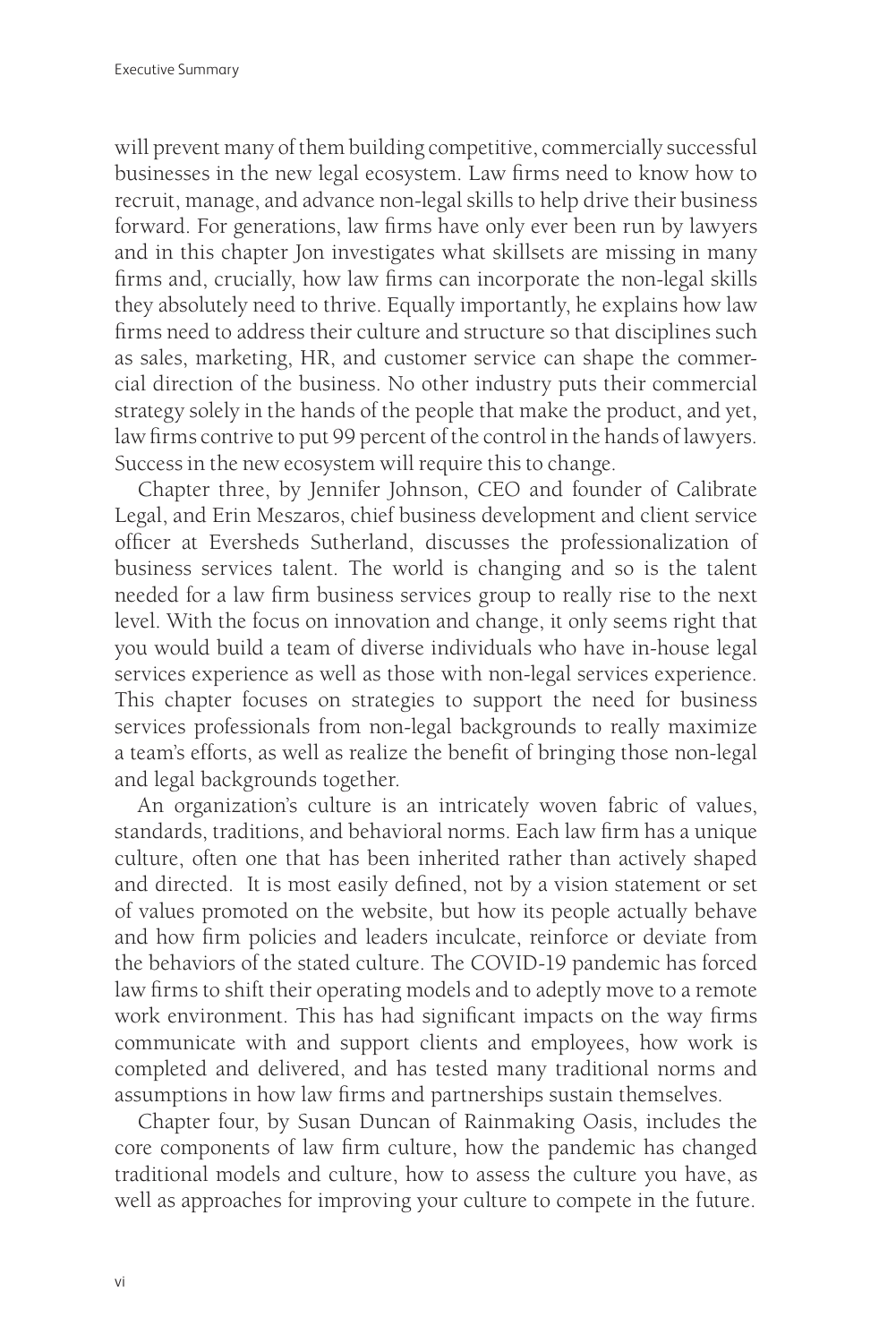In 2016, the publication of two prominent studies of lawyers and law students in the US highlighted the disproportionate rate at which these groups experienced substance use and mental health disorders. In response, the National Task Force on Lawyer Well-Being published recommendations for addressing these issues and calling upon the legal profession to go from a culture of ill health to one that prioritizes wellbeing. Recommendations for legal employers, particularly mid- to large-size law firms, were incorporated into the WellBeing Pledge Campaign, an ongoing project of the American Bar Association's Commission on Lawyer Assistance Programs. Initial results from Pledge signatories demonstrate that many US and global law firms are adopting a variety of creative and comprehensive strategies to promote the wellbeing of their attorneys and staff. In chapter five, Bree Buchanan and Jonathan Beitner highlight some of the most exciting and innovative initiatives currently being implemented by some of the most successful firms in offices around the world, offering many lessons relevant to these challenging times.

Chapter six, by Renee Branson, builds on this, looking at how COVID-19 has changed our understanding and prioritization of wellbeing in the workplace. The legal industry, in recent years, has begun to place greater emphasis on mental wellbeing, and the COVID-19 pandemic shifted nearly everything about the way we work, meaning the pursuit of mental health and resilience will accelerate. New challenges to our wellbeing emerged, and pre-existing ones were exacerbated. Renee begins by investigating the impact of this global pandemic on mental health, productivity, and cognition. She then answers the question of how to create a culture of resilience that mitigates those harmful impacts. Renee explores the various domains and skills that make up a resilient mind and, ultimately, a resilient organization.

Chapter seven then looks at culture from a generational standpoint. With so much attention focused on generational challenges in the workplace, asks Lauren Stiller Rikleen, president of the Rikleen Institute for Strategic Leadership, why have we still not reached a demographic détente? In the legal profession, the level of disquiet and frustration that exists between partners and associates can be higher than in other workplaces where there is a greater programmatic focus on talent retention and management. But the important tasks of strengthening client service and building a client base for the future is dependent on bridging these divides.

The generational challenges experienced among Boomers, Gen Xers, and Millennials may soon be exacerbated as future Gen Z lawyers come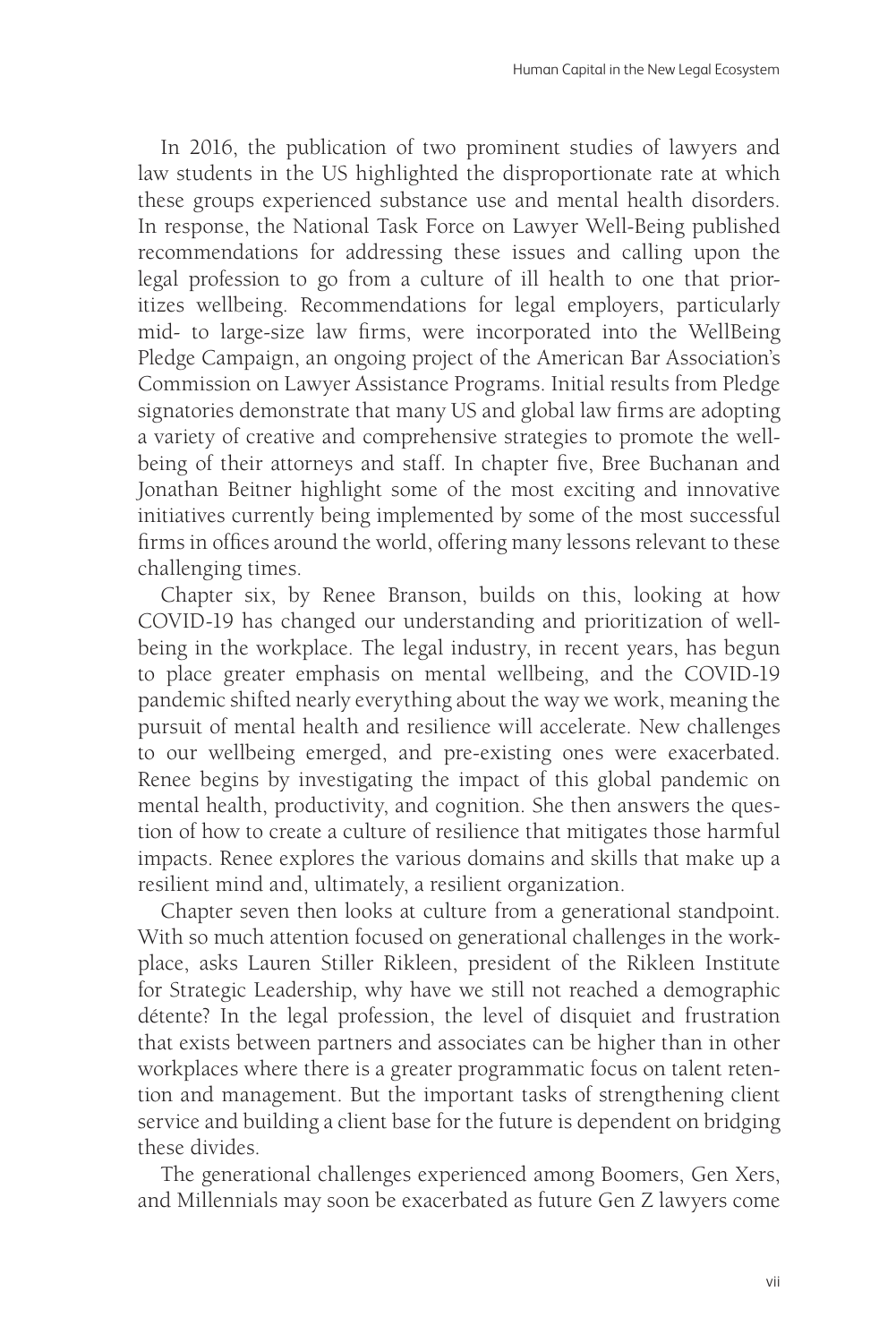of age and enter the workplace. The oldest members of this generation are likely in law school, while the youngest are just beginning their grade school journey. All are experiencing the effects of a pandemic at a deeply vulnerable time, resulting in the disruption of their education and social development.

How members of Gen Z will integrate into the workplace is currently an open question. Their lost opportunities may have long-term effects on some aspects of their development, but they may also emerge with a deep reservoir of grit and resilience. The sustainability of any law firm requires that these strengths and weaknesses be recognized and addressed. This chapter explores the generational conversations that need to take place in an increasingly competitive profession. Building a future that is client-focused requires a greater investment in and willingness to understand the backgrounds and experiences that shape generational patterns. As with all relationships, opening lines of communication is the first significant step to developing a blueprint for successful growth.

For many legal businesses, the impact of COVID-19 has been felt most powerfully as a forcible shove into a new world of homeworking. As an accelerator, the pandemic has opened the gates to a new way of working that was perhaps already lumbering over the horizon. But are we ready to close the doors on the office? In chapter eight, Clare Harman Clark of Taylor Wessing discusses the fact that many lawyers are currently finding that it's less a case of working from home, more living at work – but the touted benefits of flexibility and balance are still tantalizing. If the future of work is to make the very most of this chance to rebase our working lives, is it truly possible to find a way of replicating digitally the collaboration and inspiration of the office that we miss out on at home? How might office spaces themselves be redesigned to better facilitate those features, and tempt workers back?

The force of change for employees has been dramatic in recent months. The coronavirus pandemic has driven through new ways of working, with staff being required to respond and adapt in the moment. The ongoing threat of the virus, and the resulting economic downturn, has created uncertainty about the future, bringing employee relationships and employee engagement front and center, for both the immediate and longer-term. Research shows that organizations with actively engaged employees outperform across the board. To maximize performance and maintain a competitive edge, therefore, it is an essential component of business strategy, and is more important than ever. Chapter nine by Chris Marston of LawNet highlights the current thinking, as well as technical tips and operational examples.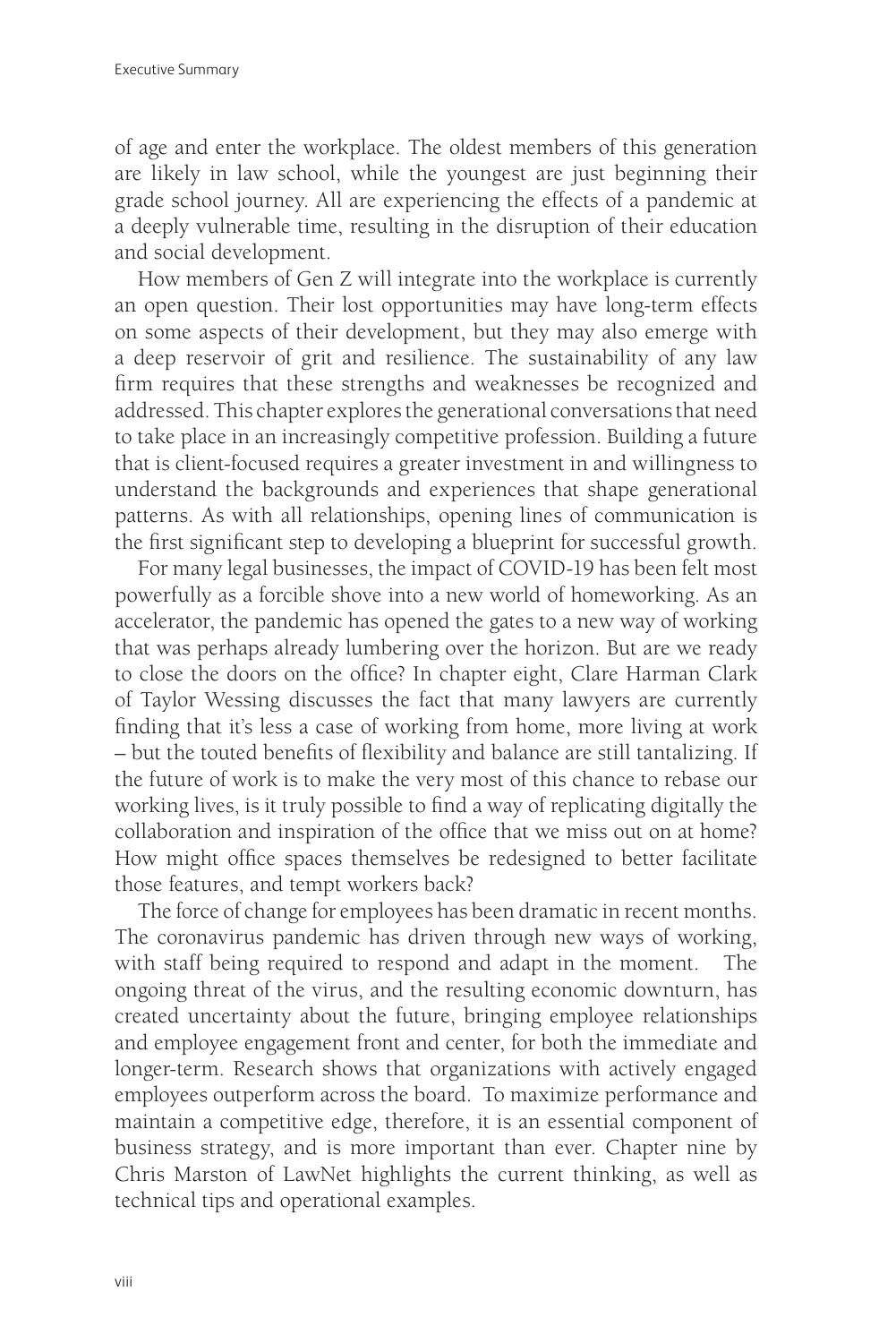Chapter ten forms a case study. Chris Boyd, Allison Blixt, and Jullia Carretta collectively oversee professional development, diversity and inclusion, and employee engagement at Wilson Sonsini Goodrich & Rosati, and the case study demonstrates how the firm has adapted those to meet the logistical and human challenges of the pandemic and a fully remote work environment. The firm has taken a multi-pronged, collaborative approach to address challenges including moving everyone virtual, communicating and managing across 1,600 offices, maintaining wellbeing when work and home life merge, and connecting with colleagues and clients. Underlying all of these is a focus on supporting its diverse talent and developing additional D&I initiatives.

Our final chapter, by Tim Corcoran, looks at how the pandemic has exacerbated the need to recognize the different incentives that are required to allow lawyers to pursue different definitions of their highest and best use. Law firms have indisputably evolved into more complex businesses, and like all businesses, it requires a variety of skills and talents to run one effectively. However, too many law firm cultures recognize and reward but one contribution from their owners - billing time. Delivering legal services will always be critical, but other contributions have grown to be equally important. Developing and shepherding strategy, managing client relationships, managing lawyers and staff, generating new revenue streams, innovating to create competitive advantages, and managing daily operations are just a few of the tasks that law firm partners must take on, and not everyone is suited to these roles. In the new legal ecosystem, modern law firms must recognize and reward these meaningful contributions in order to remain competitive.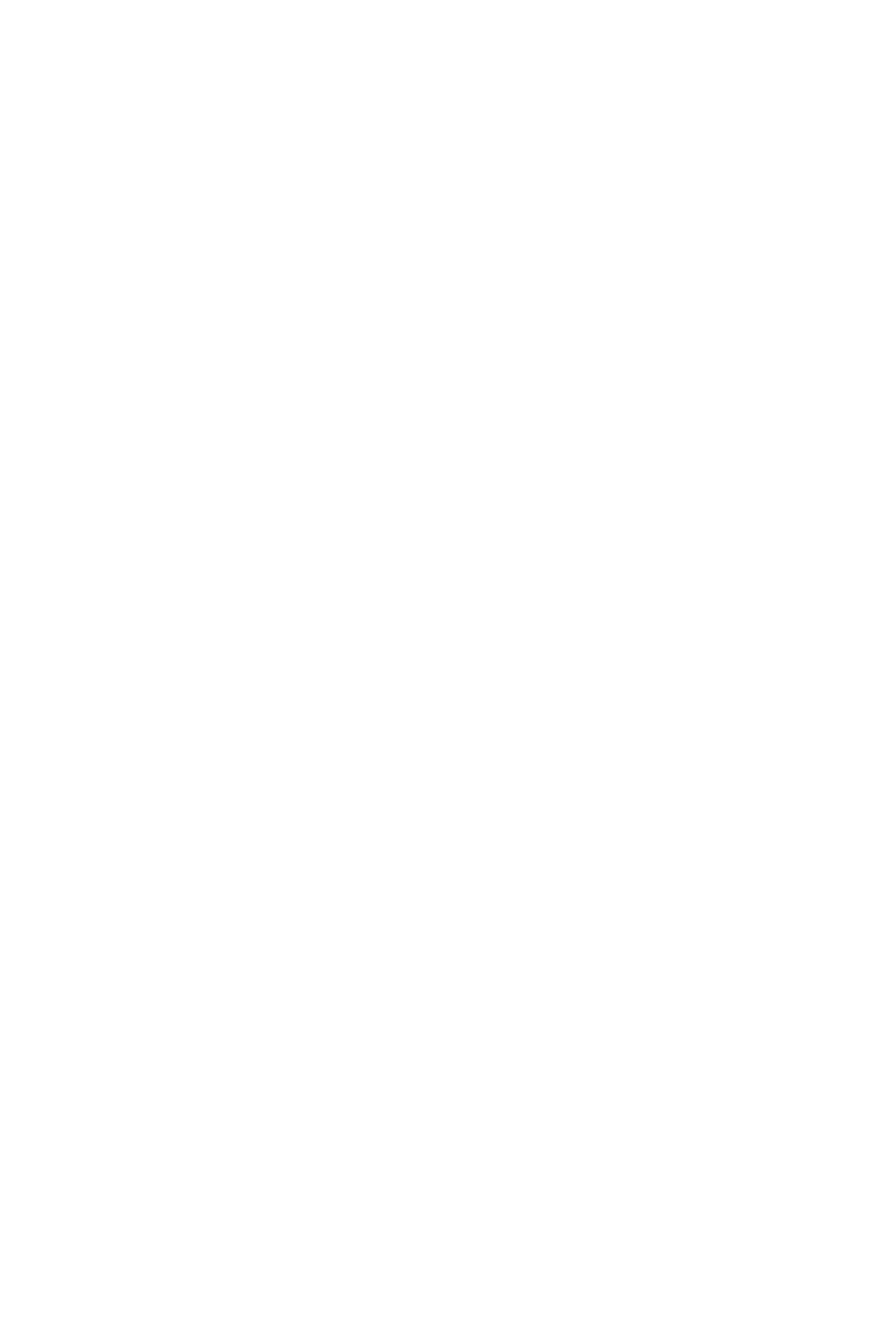## **About the authors**

**Jonathan Beitner** is an attorney, certified coach, and frequent speaker and author on topics related to attorney development and wellbeing. He helps attorneys identify and achieve their professional and personal goals, and works with firms, law schools, and bar associations to help their lawyers, students, and staff be more productive, happier, and healthier. As a co-creator of the American Bar Association's Well-Being Pledge, a lead organizer for the first annual Lawyer Well-Being Week, and chair of the ABA Commission on Lawyers Assistance Programs' Well-Being Committee, Jonathan has experience creating and implementing industry-wide initiatives to help lawyers thrive. Jonathan previously practiced as a commercial litigator at Jenner & Block LLP and clerked for federal judges on the Sixth Circuit and Eastern District of Michigan after graduating from the University of Michigan Law School.

**Allison Blixt** is director, professional development, diversity and inclusion at Wilson Sonsini Goodrich & Rosati, based in the New York office. Allison leads the firm's professional development and diversity and inclusion teams, strategies and initiatives. This encompasses lawyer and staff development, diversity and inclusion, wellbeing and engagement, legal training, and internal and client CLE programs. Allison has an undergraduate degree from Vassar College and a law degree from the University of North Carolina School of Law. Before joining Wilson Sonsini, she was a corporate lawyer in New York and London and then transitioned into law firm PD and D&I in London.

**Chris Boyd** is the chief operating officer of Wilson Sonsini Goodrich & Rosati in Palo Alto, California. Chris leads the firm's teams that handle attorney recruiting, business development, diversity and inclusion, human resources, knowledge management, marketing, practice management, professional development, research and information services, and work allocation. These teams work with firm and practice leaders to implement processes, programs, and tools that support the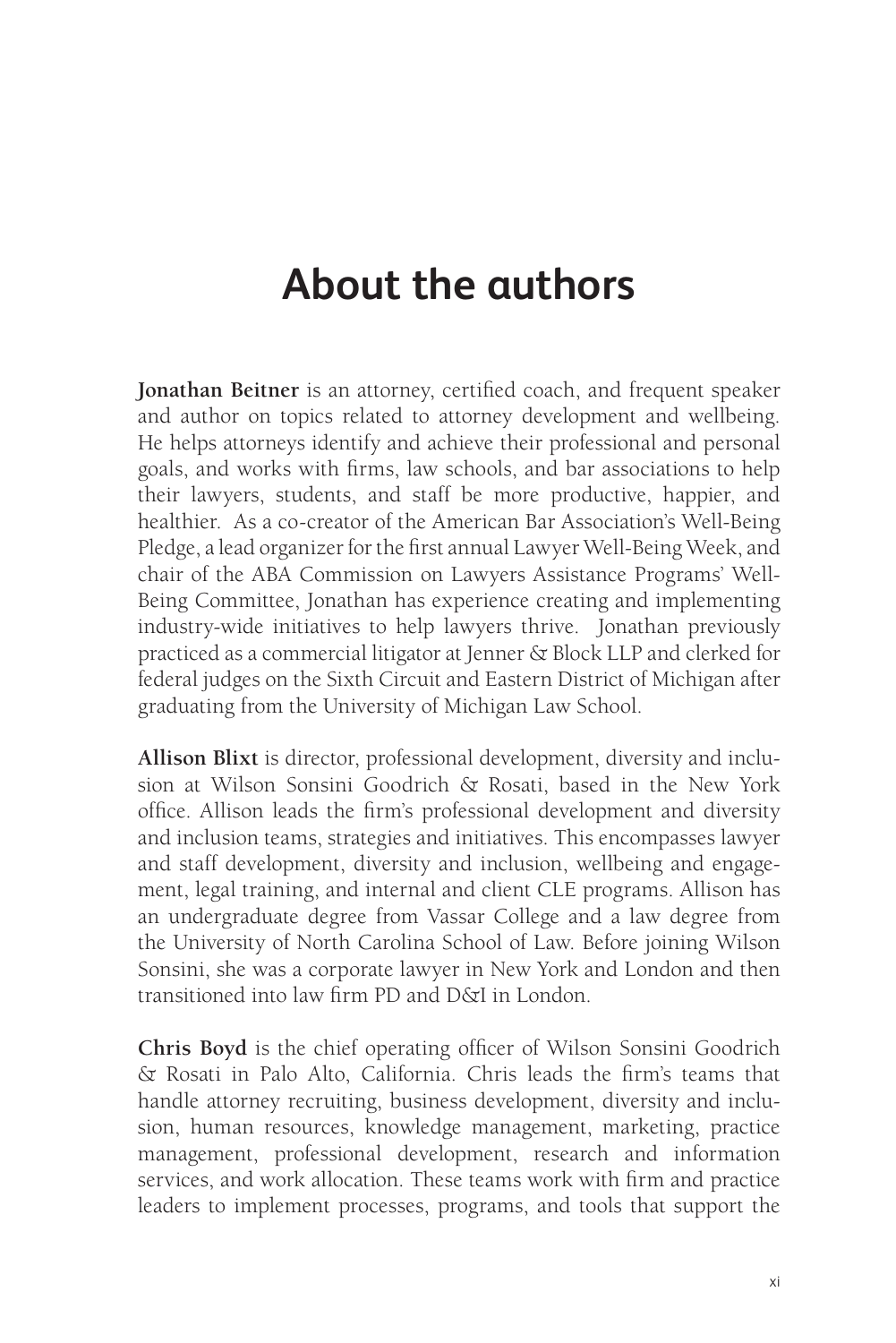firm's business goals and help the firm deliver more value to clients. Chris has an undergraduate degree from Princeton University and a law degree from Stanford Law School. Before joining Wilson Sonsini's management team, he worked as a management consultant, corporate and securities lawyer, and technology company knowledge management leader. He is a member of the board of directors of the International Legal Technology Association and the board of trustees of the College of Law Practice Management.

**Renee Branson** is the founder and principal at RB Consulting. Combining 20 years in education, counseling, and non-profit leadership, her passion and purpose is helping individuals, teams, and organizations cultivate resilience. After years of working with survivors of trauma she now teaches others the skills of resilience for workplace wellbeing. As a certified resilience coach (CReC), she provides clients with immediately usable tools to increase resilience, wellbeing, and optimism in the workplace. She works with lawyers, educators, business professionals, non-profit leaders, and others to help them understand and incorporate resilience in their own professional lives and in the teams they lead. Renee is a member of the American Bar Association's Attorney Wellbeing Committee. Renee speaks to international audiences on resilience and wellbeing, including as a guest lecturer at the UCLA School of Law. She holds an MA in counseling psychology from the University of Colorado and a BS from The Ohio State University.

**Bree Buchanan** is founding co-chair of the National Task Force on Lawyer Well-Being and is a co-author of its groundbreaking 2017 report, *The Path to Well-Being: Practical Recommendations for Positive Change*. Bree is chair of the ABA Commission on Lawyers Assistance Programs (2017- 2020) which works to ensure assistance is readily available for those in the legal community experiencing issues related to substance use or mental health issues. As director of the Texas Lawyers Assistance Program from 2013 until retirement in 2018, she worked with individual lawyers experiencing these issues, and with legal employers who were seeking resources and support for their staff. Her tenure with that program followed a two-decade legal career that included positions as a litigator, lobbyist, and law professor. She is now senior advisor with Krill Strategies, LLC, providing consultation on issues related to lawyer wellbeing and impairment for major US and global legal employers.

Bree is a frequent speaker for international and national law-related organizations, as well as global law firms on strategies for lawyer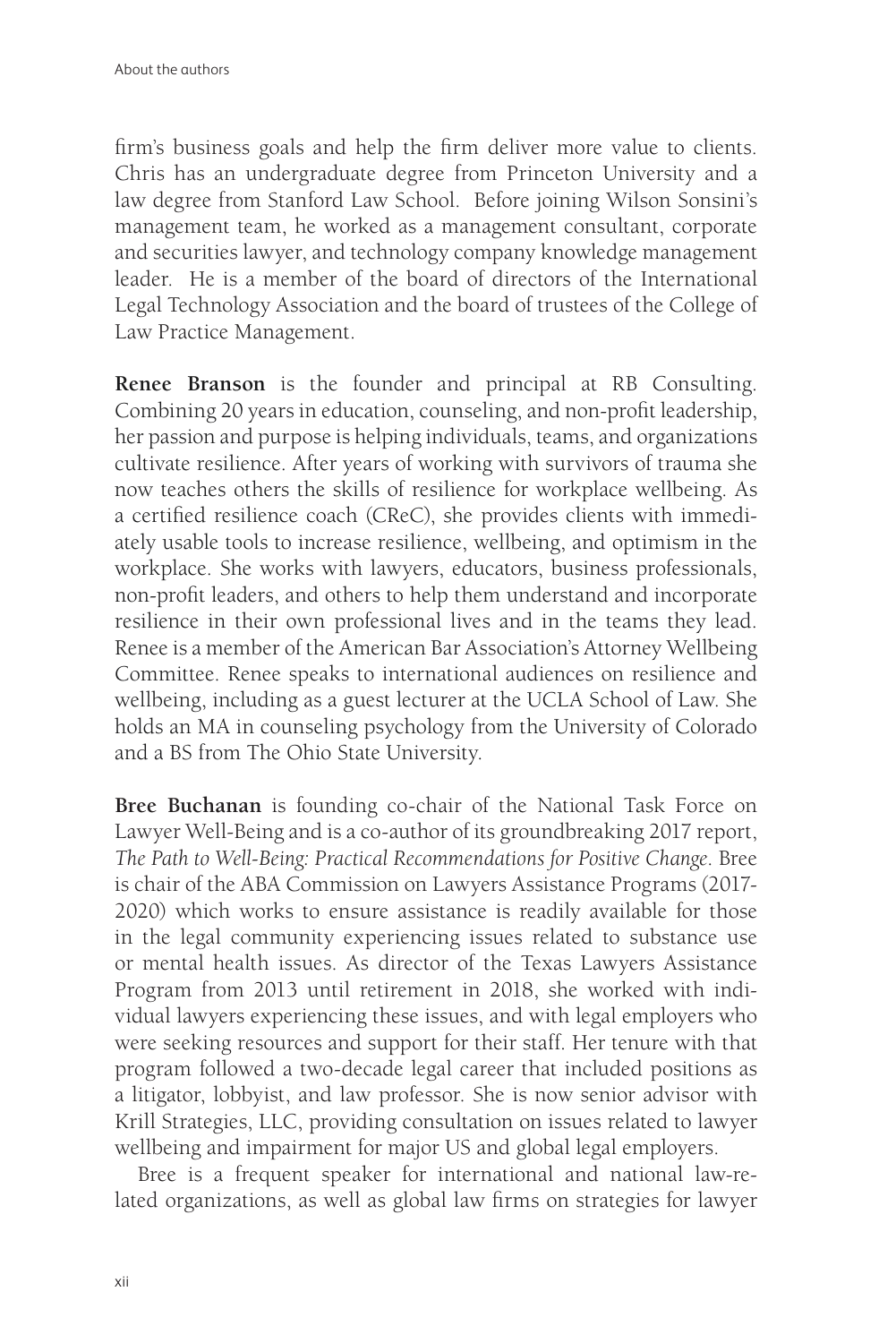wellbeing and impairment. In 2018, she was awarded the "Excellence in Legal Community Leadership Award" by Hazelden Betty Ford Foundation. She has shared her own story of recovery as a featured guest on podcasts in the United States and Canada.

**Jullia Carretta** is professional development and diversity manager at Wilson Sonsini Goodrich & Rosati in Palo Alto, California. Jullia collaborates with key stakeholders to develop and implement the firm's diversity and inclusion strategy and initiatives. She serves as a liaison to clients and external organizations dedicated to increasing diversity in the legal profession. Jullia has a bachelor's degree in Political Science, with an emphasis in Middle Eastern Studies from the University of California, Santa Barbara. Before joining Wilson Sonsini, she worked in recruiting and development at two other law firms. Between recruiting roles, Jullia spent some time adventuring in Korea, teaching English to young children and exploring southeast Asia. She is an active member in the Association of Law Firm Diversity Professionals, Corporate Inclusion Diversity Consortium and the National Association for Law Placement.

With more than 25 years of hands-on professional service experience, **Erin Corbin Meszaros** helps Eversheds Sutherland (US) attorneys turn business strategies into business successes. Through various firm initiatives she develops innovative solutions designed to enhance client satisfaction and increase brand awareness. Erin works one-on-one with attorneys on their professional and business development opportunities to help integrate and align their individual initiatives with the firm's overall business objectives. She also guides and supports practice groups and sectors to ensure the firm's strategic goals are met.

Erin's career includes numerous successful business initiatives, such as implementing and executing a firm's five-year strategic plan, implementing and executing a forward-thinking client feedback program, initiating and completing a re-branding campaign, conducting an in-depth client relations coaching program, and creating a unique customer relationship management (CRM) database course, which effectively increased firm-wide usage.

**Timothy B. Corcoran** is a legal management consultant with offices in New York, Charlottesville, and Sydney and a global client base. He's a keynote speaker, author, and legal commentator. Tim brings his deep experience from over two decades as a senior corporate executive to guide law firm and law department leaders through the profitable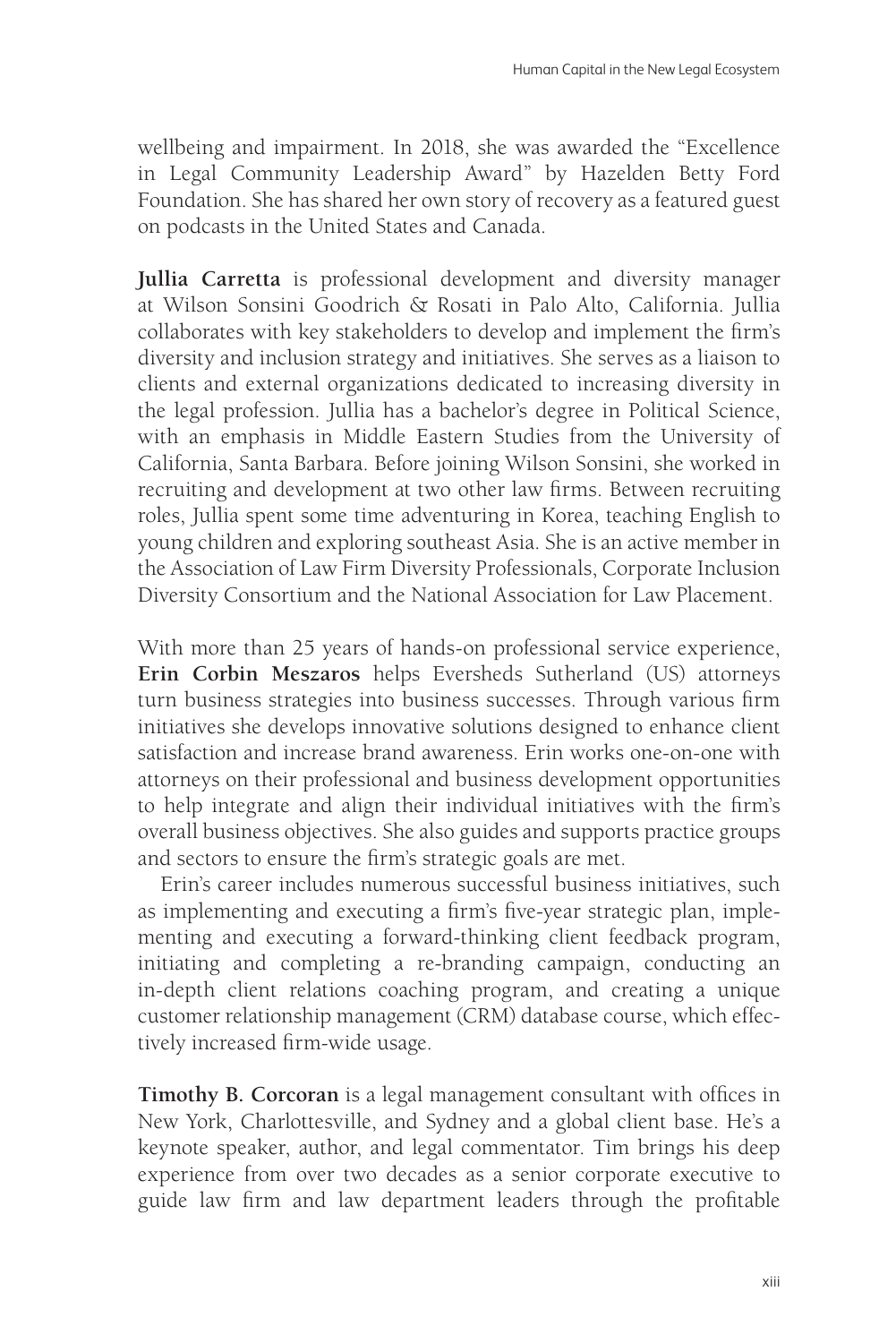disruption of outdated business models. His disruptive, confident, and sometimes irreverent stage presence enables him to bring levity to topics of particular gravitas, while masterfully navigating tough discussions from a refreshing perspective. Audiences embrace Tim's simplification of complex concepts, his practical and actionable advice, and his deep understanding of both the psychology and economics of change.

As a change agent, Tim's focus is on helping law firms operationalize their strategy, improve profits with project management and process improvement, embrace profitable alternative fee arrangements, assess and improve partner compensation plans, design new financial metrics and dashboards, build effective operations, train current and future leaders, refine business development skills, and embrace technology. Tim helps law departments embrace performance analytics, better manage outside counsel, and improve business velocity. Tim also advises legal service providers on sales effectiveness and go-to-market strategy.

**Susan Duncan** has provided management and business development consulting to more than 160 law firms and professional service organizations and coaching services to nearly a thousand individual professionals since 1987. Her consulting firm advises firms, practice groups, and individual professionals on firm and practice/sector strategy and leadership, business and practice development, succession planning, client development, feedback and needs assessment interviews, lateral integration strategies, firm values, visions and culture, and innovation. She also consults and provides coaching to individual and groups of women, attorneys of color, and other underrepresented minorities.

Susan has been an innovator in the profession, having served as one of the first in-house professional development directors in the country in 1982, one of the first law firm marketing directors in 1984, and is a founding member of the Legal Marketing Association. In 2002, she launched a software version of her personal marketing planning and coaching system called RainMinder® – "Mind your business, grow it every day".

Prior to forming her first consulting business in 1987, Susan worked in two national law firms where she assisted in organizing efforts in client and practice development, communications and public relations, governance and planning, attorney recruitment, performance evaluation and training and paralegal management. From 2011 to 2012, Susan went back in-house and served as global chief strategy and development officer of a 1,250 lawyer firm with 37 offices in 17 countries.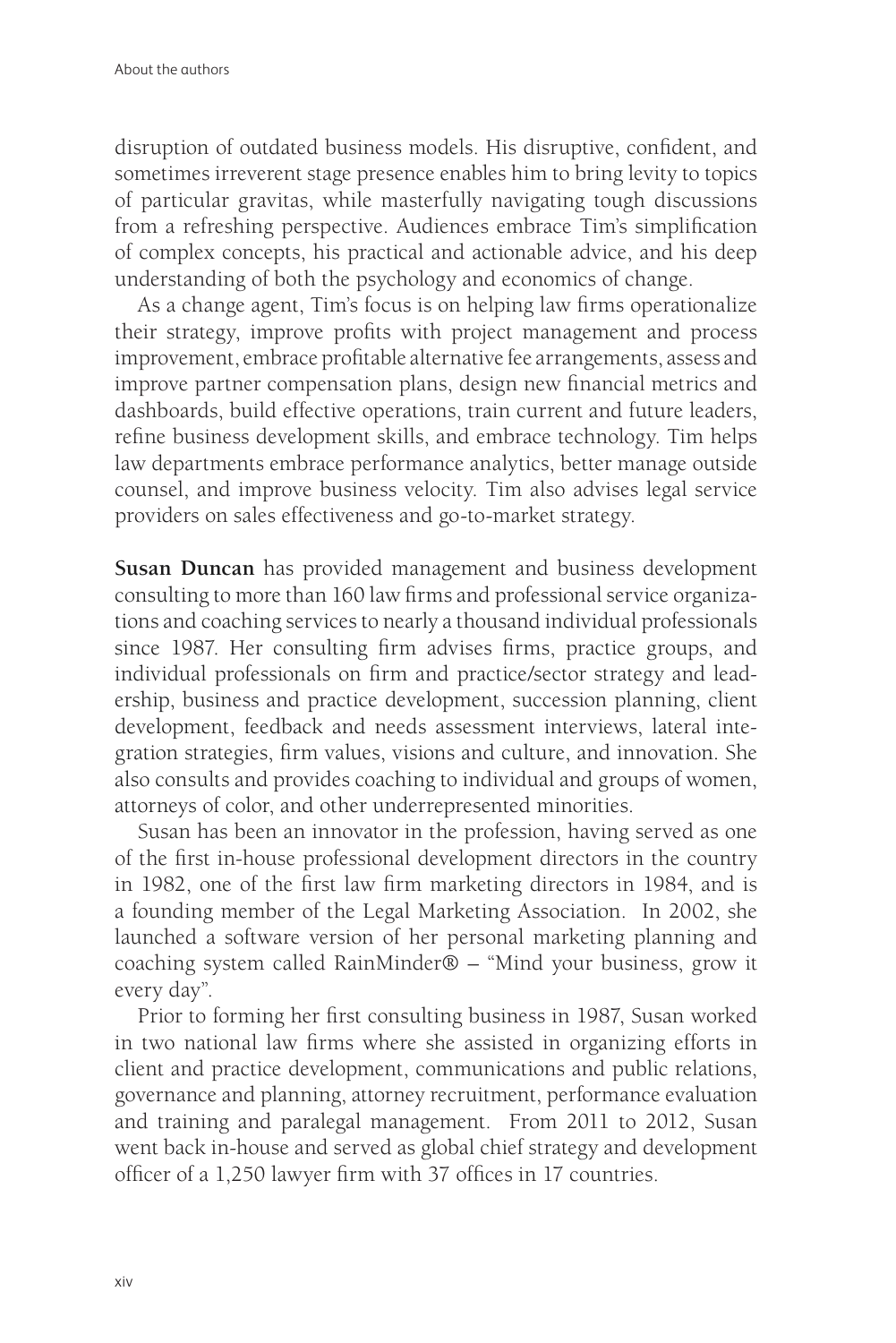**Clare Harman Clark** is a senior professional support lawyer at Taylor Wessing LLP, building on a legal career that began with nearly a decade at Clifford Chance and a stint at Russell Cooke. Before retaining as a lawyer, Clare worked as a journalist and within a government press office, and still regularly publishes articles in national and trade press.

**Jennifer Johnson** prepares today's law firms for tomorrow's legal marketplace. She calls upon nearly 20 years of experience inside, and as a consultant to, law firms to deliver industry-leading strategy and executive search services. Law firms around the world rely on Jennifer to find sophisticated talent – impact players who will bolster their brands and bottom lines. Legal marketing teams rely on Jennifer for the tools and training they need to drive performance and ROI. As the driving force behind the Revenue Enabler movement, Jennifer is passionate about eliminating the "non-lawyer" phrase and mentality. She speaks and writes on the topic regularly, and she guides Calibrate Legal's consulting services and product development.

**Chris Marston** is chief executive of LawNet, one of the leading providers of specialist support for law firms in the UK and Ireland. Formerly with Lloyds Banking Group, where he instigated and headed the specialist division for professional practices, he also spent many years in commercial banking, working with owner-managed businesses of all sizes. Widely respected as a champion of innovation in legal sector leadership and a well-known voice in the sector, he lobbies on behalf of network members, which range from £2m to £25m turnover.

LawNet operates as a collaborative, mutually-owned national network where independent law firms access big firm resources and benefit from collective purchasing, shared knowledge, best practice and specialist expertise. There are currently some 70 member firms and a condition of membership is that firms achieve and maintain the LawNet ISO 9001 standard and associated Mark of Excellence.

**Michael Roster** was formerly managing partner of Morrison & Foerster's Los Angeles office, co-chair of the firm's financial services practice group worldwide, and a member of the firm's policy committee. In 1993, Michael was appointed general counsel of Stanford University, Stanford Medical Center, and Stanford Management Company. He subsequently was executive vice president and general counsel of Golden West Financial Corporation. Michael has also served as chair of the Association of Corporate Counsel, an outside director and vice chair of Silicon Valley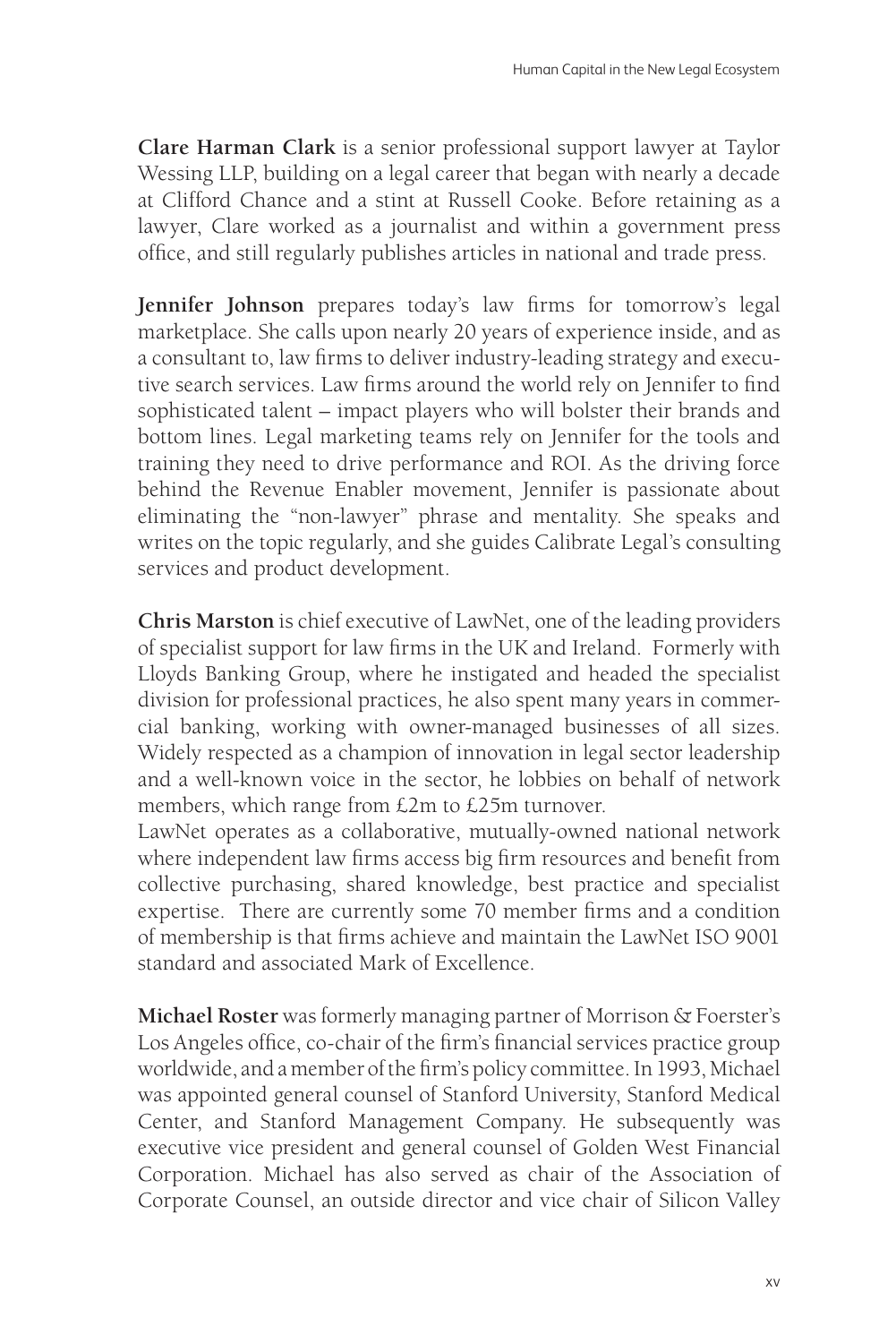Bank, chair of the Stanford Alumni Association, steering committee co-chair of ACC's Value Challenge, and chair of two start-up companies. He currently teaches Contract Drafting and Analysis at the University of Southern California Gould School of Law and is a director of MDRC in New York, a non-profit organization that evaluates the effectiveness of government and other programs affecting lower- and moderate-income families and individuals.

**Lauren Stiller Rikleen**, founder and president of the Rikleen Institute for Strategic Leadership, is a preeminent provider of training, speaking, and consulting services to professional services entities, businesses, and organizations seeking to create an engaged, respectful, diverse, and inclusive culture. As a former law firm equity partner, Lauren managed an environmental law practice and frequently served as a mediator. For two decades, she was selected by her peers to be listed in *Best Lawyers in America*. She has also been included in Chambers USA *America's Leading Business Lawyers* and in *Massachusetts Super Lawyers*.

Lauren is the author of four books, including *The Shield of Silence: How Power Perpetuates a Culture of Harassment and Bullying in the Workplace*, and *You Raised Us – Now Work With Us: Millennials, Career Success, and Building Strong Workplace Teams*.

Lauren has served in numerous leadership roles within the American Bar Association, including as a member of the Board of Governors, chair of the Section of Civil Rights and Social Justice, and as a member of the ABA Journal Board of Editors. She currently is co-chair of the Women's Caucus and a member of the Standing Committee on Publishing Oversight. Among many other leadership roles in her community and profession, Lauren is a former president of the Boston Bar Association. She is the recipient of numerous awards, including the American Bar Association's Margaret Brent Women Lawyers of Achievement Award and being named by Public Media's Next Avenue as one of the 50 Most Influential People in Aging.

More detailed information about Lauren and her background is available on the Rikleen Institute website at www.RikleenInstitute.com.

For the last ten years, **Jon Whittle** has been working on the future of law firms, focusing on strategies and tactics that help firms build sustainable, competitive advantage. Working in a senior leadership role at LexisNexis he has introduced cutting edge market research and thought leadership and is a recognized authority on how law firms can build and grow. He is also the architect and author of the widely read LexisNexis Bellwether